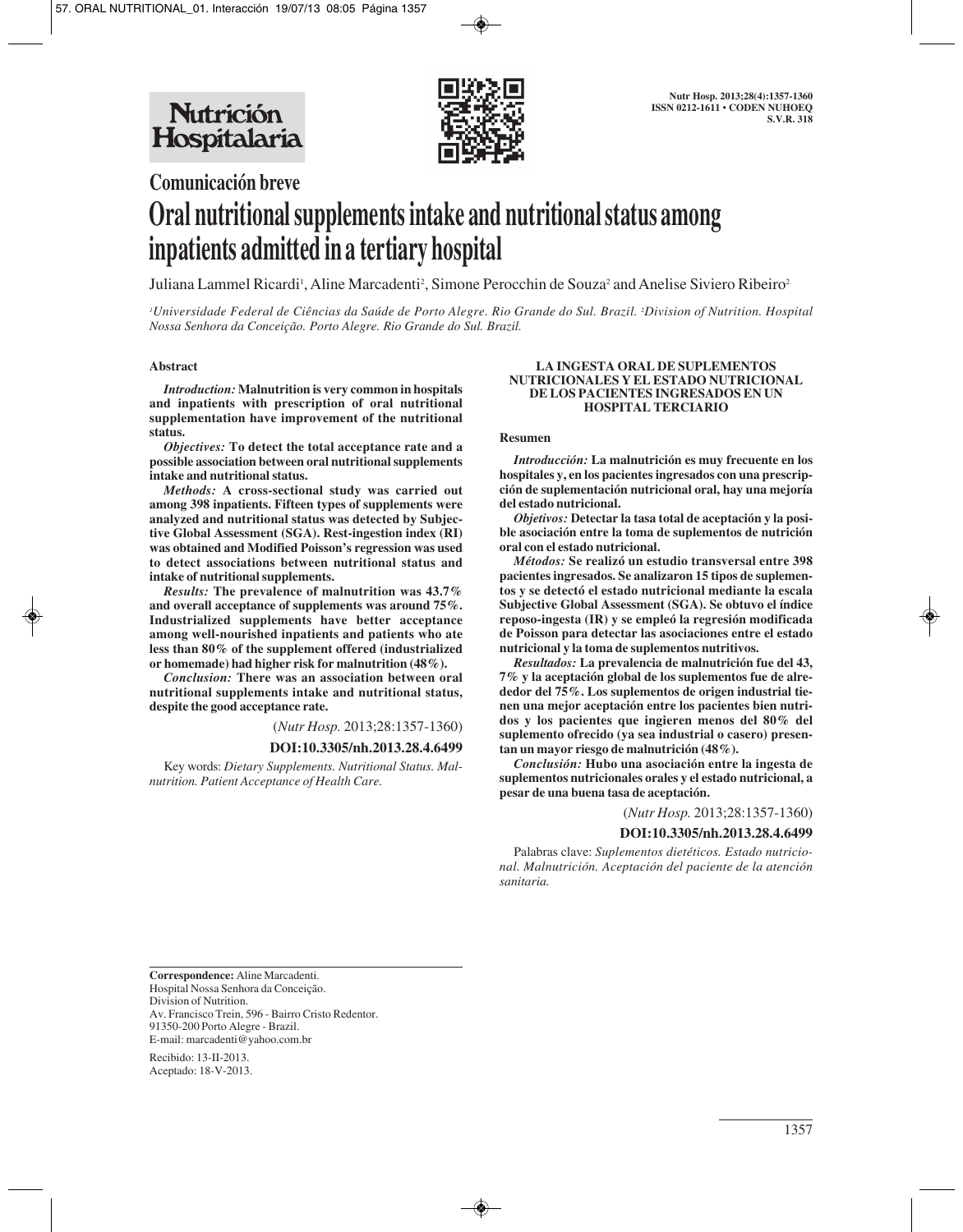# **Abbreviations**

RDA: Recommended Daily Allowance. SGA: Subjective Global Assessment. RI: Rest-ingestion index. SPSS: Statistical Package for the Social Science. CI: Confidence interval. ONS: Oral nutritional supplements. SD: Standard deviation.

# **Introduction**

Malnutrition is very common among inpatients and prevalences are over 80% in certain countries.1 Nutritional deficiences, especially low intake of proteins, leads to increased morbidity and mortality. After hospitalization, about 70% of malnourished patients have a gradual worsening of their nutritional status.<sup>2</sup>

Oral nutritional supplements (ONS) have been used to complement the daily diet and to compensate a possible deficiency of nutrients in order to achieve the values suggested by the Recommended Daily Allowance (RDA). Studies have been shown that inpatients with prescription of oral supplementation have improvement of their nutritional status<sup>3</sup> and higher quality of life,<sup>4</sup> when compared with subjects without supplementation. However, successful compliance with prescription of oral nutritional supplements depends largely on their acceptance by inpatients.

Homemade nutritional supplements made with milk, juice fruits and modules (proteins, carbohidrates) are considered alternatives to store-bought supplements,<sup>5</sup> which are more expensive and, in some cases, less palatable when compared with homemade supplements. Few studies compared the acceptance of industrialized versus homemade nutritional supplements according to nutritional status. The aims of this study are to detect the total acceptance rate of oral nutritional supplements, to describe the main reasons for no acceptance and to detect a possible association between oral nutritional supplements intake and nutritional status among inpatients admitted in a tertiary hospital.

# **Materials and methods**

A cross-sectional study was carried out among inpatients admitted in a tertiary hospital in Porto Alegre, Rio Grande do Sul, Brazil (Hospital Nossa Senhora da Conceição). The study was approved by the institutional Research Ethics Committee (protocol number 0114/10) and all participants signed an Informed Consent Form.

Data were collected from May to November 2011. Men and women older than 18 years who received industrialized oral supplements or homemade oral supplements prescribed by nutritionists were evaluated. For exclusion criteria were considered dementia, alternative feeding requirement (tube feeding), patients who were admitted in recovery or emergency rooms and those who were admitted in the hospital for less than three days.

Fifteen types of supplements were analyzed: four industrialized (from different pharmaceutical companies) and eleven preparations (based on milk or fruits juice) with modules of fiber, protein or carbohidrates were homemade.

Nutritional status was detected Subjective Global Assessment  $(SGA)$ ,<sup> $6,7$ </sup> applied by previously trained researchers. Inpatients with SGA final score B or C were classified as malnourished. Participants also answered a standardized questionnaire with sociodemographic questions and clinical informations were obtained by eletronic medical records.

Rest-ingestion index (RI) was used to detect the total acceptance rate and it was obtained from the difference between the amount of supplement offered (standardized by the Division of Nutrition) and the amount of supplement not ingested by the subject. We used Filizolaâ digital scale with sensitivity of 5 g, minimum capacity of 10 g and maximum capacity of 3 kg for measuring the waste of preparations not ingested. The reasons for the rejection of the preparation were asked, if applicable.

Statistical analyzes were performed with the software SPSS (Statistical Package for the Social Science, version 16.0, IL, USA). Data were expressed as mean and standard deviation, median and interquartile range or frequencies (%). For comparisons between patients according to nutritional status (well nourished vs. malnourished) Student's t test or Wilcoxon Mann-Whitney's test and Pearson's chi-square test were used. Modified Poisson's regression (expressed as risk ratio and 95% CI) was used to detect associations between nutritional status and intake of less than 80% of the oral supplement offered, after the control for confounding factors.

# **Results**

In total, 398 patients (215 men and 183 women) were assessed and the mean age was  $58.1 \pm 15.7$  years old. The prevalence of malnutrition according to SGA at the time of hospitalization was 43.7% (40.7% suspected or moderately malnourished and 3% severely malnourished). The most important causes of hospitalization were cancer (30.7% among all cases), followed by cardiovascular diseases (20.4%), nephropathies and urological diseases (15.8%) and gastrointestinal problems (14.3%). Table I shows the main sample characteristics according to nutritional status detected by SGA.

All homemade supplements were grouped according to similar organoleptic characteristics: 45.2% of them were made from milk and 30.4% were made from fruit juice. In total, 24.4% of the supplements offered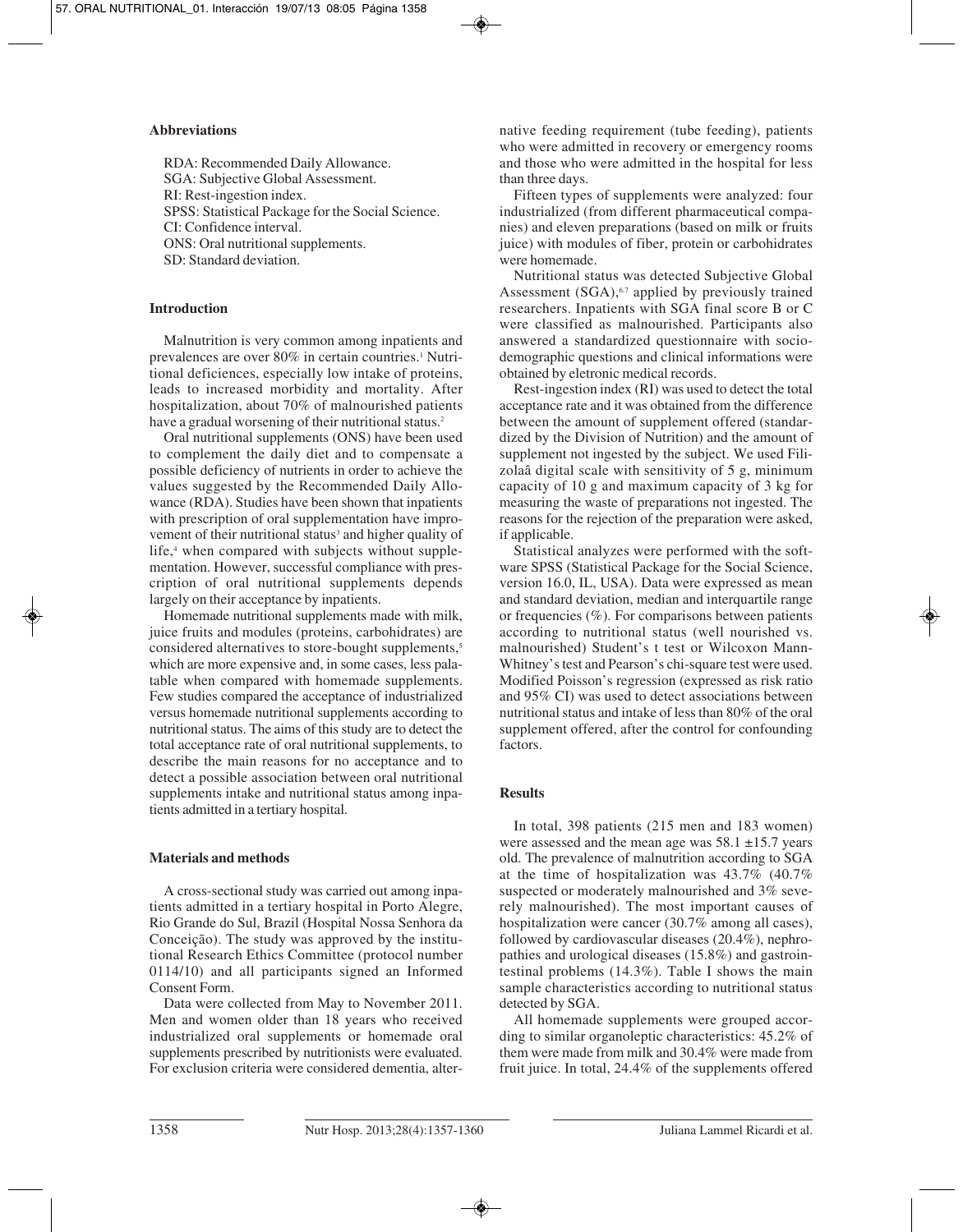| <b>Table I</b><br>Characteristics of the sample according to nutritional status detected by SGA |                           |                             |                                  |                     |  |  |
|-------------------------------------------------------------------------------------------------|---------------------------|-----------------------------|----------------------------------|---------------------|--|--|
|                                                                                                 | Total sample<br>$n = 398$ | Well-nourished<br>$n = 224$ | <i>Malnourished</i><br>$n = 174$ | $P-value$           |  |  |
| Age, in years $*$                                                                               | $58.1 \pm 15.7$           | $56.4 \pm 15.7$             | $60.1 \pm 15.4$                  | $0.02$ <sup>§</sup> |  |  |
| Gender, in $%$<br>Male<br>Female                                                                | 54<br>46                  | 59.5<br>52.5                | 40.5<br>47.5                     | $0.2^{\dagger}$     |  |  |
| Scholarity, in $%$<br>Illiterate/elementary school<br>High School/college                       | 81.7<br>18.3              | 56<br>57.5                  | 44<br>42.5                       | $0.8^{\dagger}$     |  |  |
| Length of hospital stay, in days <sup>1</sup>                                                   | $13(3-157)$               | $12(3-59)$                  | $14.5(3-157)$                    | $0.001*$            |  |  |
| Days receiving ONS <sup>1</sup>                                                                 | $4(1-90)$                 | $4(2-47)$                   | $5(1-90)$                        | $0.1^*$             |  |  |

Total acceptance rate\* 85.9  $\pm 28.8$  89.3  $\pm 26.9$  81.5  $\pm 30.5$  0.007§

\*Data expressed as mean ± standard deviation (SD).

¶ Data expressed as median (interquartile amplitude).

§ Student's t test.

† Wilcoxon Mann-Whitney's test.

‡ Pearson's chi-square test.

were industrialized. Overall acceptance of all types of supplements was around 75%.

Among well-nourished inpatients, homemade juice fruit supplements have a lower acceptance when compared with industrialized supplements ( $p = 0.04$ ), but among malnourished inpatients there was no difference regarding all types of supplements ( $p = 0.3$ ). Industrialized supplements have better acceptance among well-nourished inpatients when compared with malnourished subjects (97 *vs.* 89%,  $P = 0.01$ ).

Lack of appetite and unpleasant appearance of the supplement were the most cited reasons among inpatients to justify the lower intake. Comparing with wellnourished subjects, malnourished inpatients had higher frequencies of complains about the appearance of the supplement (85.7 *vs.* 14.3%,  $P = 0.02$ ) and the lack of appetite (85.4 *vs.* 14.6%, P < 0.001).

Table II shows the multivariate analysis for the association between different variables and malnutrition detected by SGA. Inpatients who ate less then 80% of the nutritional supplement offered (industrialized or homemade) had higher risk for malnutrition when compared with patients who ate more than 80% of the meal, after control for confounding factors as gender, age and hospital length stay (RR 1.48 95% CI 1,06-  $2,07, P = 0.02$ .

### **Discussion**

To our knowledge, this is the first study comparing the acceptance of industrialized versus homemade nutritional supplements among well-nourished and malnourished inpatients. Besides, our data suggest an association between lower acceptance of oral nutritional supplements and malnutrition detected by SGA. Several studies have shown that the use of nutritional

| <b>Table II</b>                                      |  |
|------------------------------------------------------|--|
| Multivariate analysis* for the association between   |  |
| different variables and malnutrition detected by SGA |  |

| Variable                | RR   | CI 95%        | $P-value$ |
|-------------------------|------|---------------|-----------|
| Gender                  |      |               |           |
| Male                    | 1    |               | 0.3       |
| Female                  | 1.17 | $0.86 - 1.58$ |           |
| Age                     |      |               |           |
| $<60$ years             | 1    |               | 0.3       |
| $\geq 60$ years         | 1.17 | $0.86 - 1.57$ |           |
| Length of hospital stay |      |               |           |
| $<$ 13 days             | 1    |               | 0.05      |
| $\geq$ 13 days          | 1.36 | 1.00-1.84     |           |
| Acceptance rate         |      |               |           |
| $\geq 80\%$             | 1    |               | 0.02      |
| $< 80\%$                | 1.48 | 1.06-2.07     |           |

\*Modified Poisson Regression.

supplements among adults and elderly patients may be beneficial in many clinical situations,<sup>8,9</sup> and we showed a good rate of acceptance as other authors.10 However, we found a risk to malnutrition with an acceptance rate lower than 80%, and this value is higher than our overall acceptance rate, which was 75%.

Beyond to detect the acceptance rate of oral nutritional supplements offered in hospitals, is important to verify the reasons for no acceptance. Our study showed that the lack of appetite and the unpleasant appearance of the supplement were the most commented reasons that interfered in the acceptance of the supplements, industrialized and homemade. Lack of appetite related to illness is common among inpatients and other authors also showed a lower consumption of oral supplements among individuals who related lack of appetite due to the hospital enviroment, which can